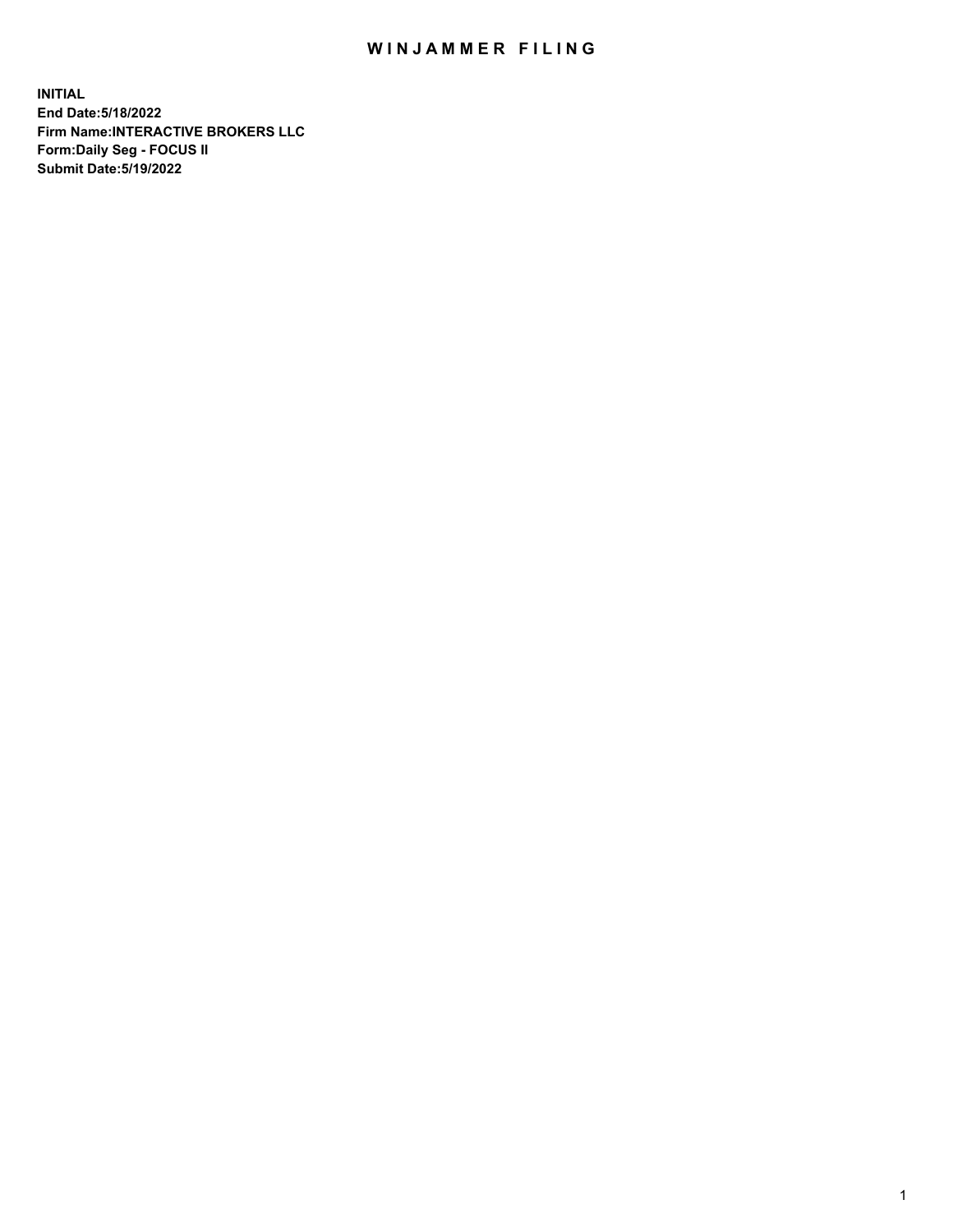**INITIAL End Date:5/18/2022 Firm Name:INTERACTIVE BROKERS LLC Form:Daily Seg - FOCUS II Submit Date:5/19/2022 Daily Segregation - Cover Page**

| Name of Company                                                                                                                                                                                                                                                                                                               | <b>INTERACTIVE BROKERS LLC</b>                                                                  |
|-------------------------------------------------------------------------------------------------------------------------------------------------------------------------------------------------------------------------------------------------------------------------------------------------------------------------------|-------------------------------------------------------------------------------------------------|
| <b>Contact Name</b>                                                                                                                                                                                                                                                                                                           | James Menicucci                                                                                 |
| <b>Contact Phone Number</b>                                                                                                                                                                                                                                                                                                   | 203-618-8085                                                                                    |
| <b>Contact Email Address</b>                                                                                                                                                                                                                                                                                                  | jmenicucci@interactivebrokers.c<br>om                                                           |
| FCM's Customer Segregated Funds Residual Interest Target (choose one):<br>a. Minimum dollar amount: ; or<br>b. Minimum percentage of customer segregated funds required:% ; or<br>c. Dollar amount range between: and; or<br>d. Percentage range of customer segregated funds required between:% and%.                        | $\overline{\mathbf{0}}$<br>$\overline{\mathbf{0}}$<br>155,000,000 245,000,000<br>0 <sub>0</sub> |
| FCM's Customer Secured Amount Funds Residual Interest Target (choose one):<br>a. Minimum dollar amount: ; or<br>b. Minimum percentage of customer secured funds required:% ; or<br>c. Dollar amount range between: and; or<br>d. Percentage range of customer secured funds required between:% and%.                          | <u>0</u><br>$\overline{\mathbf{0}}$<br>80,000,000 120,000,000<br>0 <sub>0</sub>                 |
| FCM's Cleared Swaps Customer Collateral Residual Interest Target (choose one):<br>a. Minimum dollar amount: ; or<br>b. Minimum percentage of cleared swaps customer collateral required:%; or<br>c. Dollar amount range between: and; or<br>d. Percentage range of cleared swaps customer collateral required between:% and%. | $\overline{\mathbf{0}}$<br>$\underline{\mathbf{0}}$<br>$\underline{0}$ $\underline{0}$<br>00    |

Attach supporting documents CH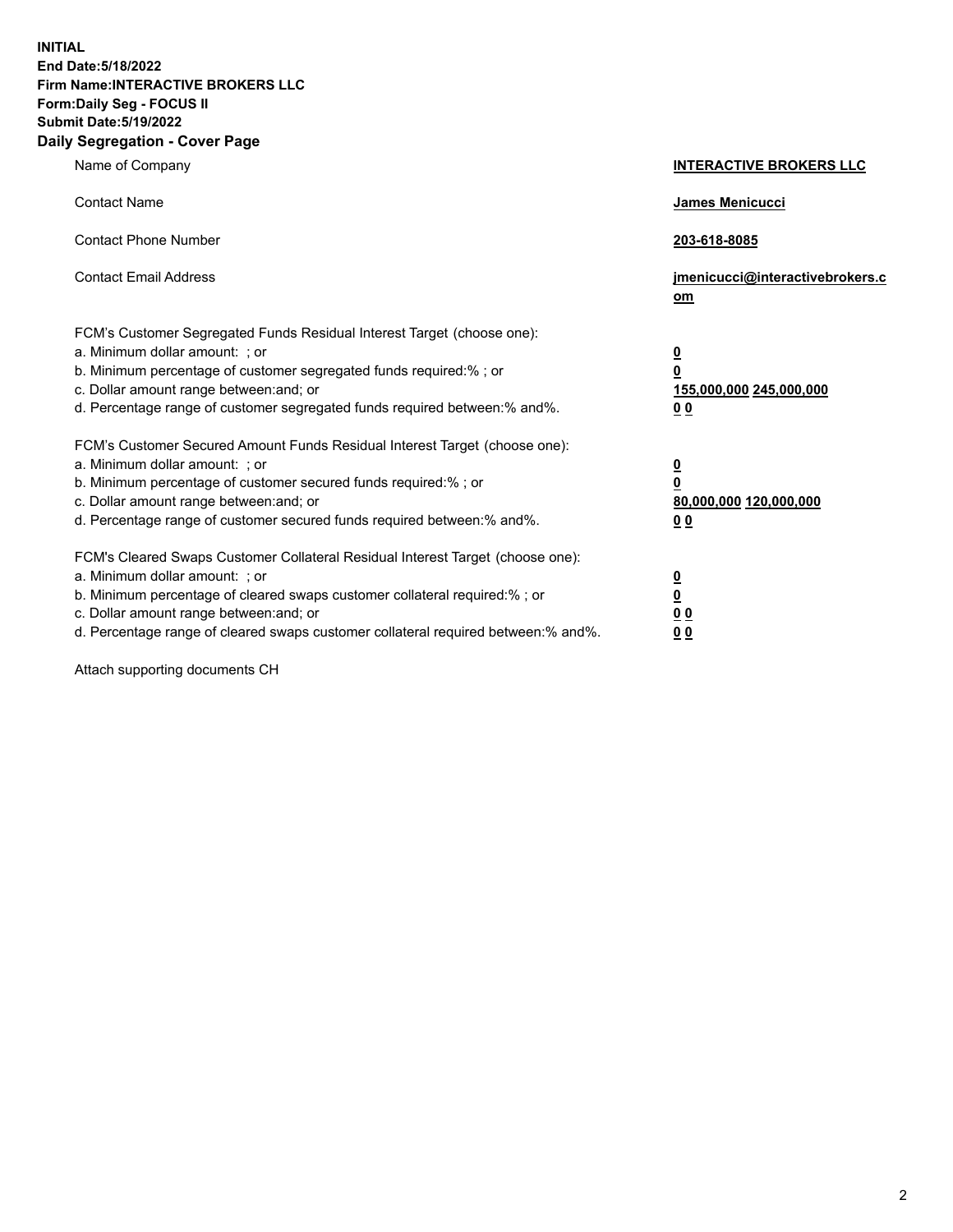**INITIAL End Date:5/18/2022 Firm Name:INTERACTIVE BROKERS LLC Form:Daily Seg - FOCUS II Submit Date:5/19/2022 Daily Segregation - Secured Amounts**

|                | Foreign Futures and Foreign Options Secured Amounts                                               |                                                |
|----------------|---------------------------------------------------------------------------------------------------|------------------------------------------------|
|                | Amount required to be set aside pursuant to law, rule or regulation of a foreign                  | $Q$ [7305]                                     |
|                | government or a rule of a self-regulatory organization authorized thereunder                      |                                                |
| $\mathbf{1}$ . | Net ledger balance - Foreign Futures and Foreign Option Trading - All Customers                   |                                                |
|                | A. Cash                                                                                           | 556,215,261 [7315]                             |
|                | B. Securities (at market)                                                                         | $0$ [7317]                                     |
| 2.             | Net unrealized profit (loss) in open futures contracts traded on a foreign board of trade         | 9,173,284 [7325]                               |
| 3.             | Exchange traded options                                                                           |                                                |
|                | a. Market value of open option contracts purchased on a foreign board of trade                    | 101,629 [7335]                                 |
|                | b. Market value of open contracts granted (sold) on a foreign board of trade                      | <b>4,314</b> [7337]                            |
| 4.             | Net equity (deficit) (add lines 1. 2. and 3.)                                                     | 565,485,860 [7345]                             |
| 5.             | Account liquidating to a deficit and account with a debit balances - gross amount                 | 87,442 [7351]                                  |
|                | Less: amount offset by customer owned securities                                                  | 0 [7352] 87,442 [7354]                         |
| 6.             | Amount required to be set aside as the secured amount - Net Liquidating Equity                    | 565,573,302 [7355]                             |
|                | Method (add lines 4 and 5)                                                                        |                                                |
| 7.             | Greater of amount required to be set aside pursuant to foreign jurisdiction (above) or line<br>6. | 565,573,302 [7360]                             |
|                | FUNDS DEPOSITED IN SEPARATE REGULATION 30.7 ACCOUNTS                                              |                                                |
| 1.             | Cash in banks                                                                                     |                                                |
|                | A. Banks located in the United States                                                             | 11,028,833 [7500]                              |
|                | B. Other banks qualified under Regulation 30.7                                                    | 0 [7520] 11,028,833 [7530]                     |
| 2.             | Securities                                                                                        |                                                |
|                | A. In safekeeping with banks located in the United States                                         | 429,051,915 [7540]                             |
|                | B. In safekeeping with other banks qualified under Regulation 30.7                                | 0 [7560] 429,051,915 [7570]                    |
| 3.             | Equities with registered futures commission merchants                                             |                                                |
|                | A. Cash                                                                                           | $0$ [7580]                                     |
|                | <b>B.</b> Securities                                                                              | $0$ [7590]                                     |
|                | C. Unrealized gain (loss) on open futures contracts                                               | $0$ [7600]                                     |
|                | D. Value of long option contracts                                                                 | $0$ [7610]                                     |
|                | E. Value of short option contracts                                                                | 0 [7615] 0 [7620]                              |
| 4.             | Amounts held by clearing organizations of foreign boards of trade                                 |                                                |
|                | A. Cash                                                                                           | $Q$ [7640]                                     |
|                | <b>B.</b> Securities                                                                              | $0$ [7650]                                     |
|                | C. Amount due to (from) clearing organization - daily variation                                   | $0$ [7660]                                     |
|                | D. Value of long option contracts                                                                 | $0$ [7670]                                     |
|                | E. Value of short option contracts                                                                | 0 [7675] 0 [7680]                              |
| 5.             | Amounts held by members of foreign boards of trade                                                |                                                |
|                | A. Cash                                                                                           | 263,211,999 [7700]                             |
|                | <b>B.</b> Securities                                                                              | $0$ [7710]                                     |
|                | C. Unrealized gain (loss) on open futures contracts                                               | -15,003,337 [7720]                             |
|                | D. Value of long option contracts                                                                 | 101,629 [7730]                                 |
|                | E. Value of short option contracts                                                                | <u>-4,314</u> [7735] <u>248,305,977</u> [7740] |
| 6.             | Amounts with other depositories designated by a foreign board of trade                            | $0$ [7760]                                     |
| 7.             | Segregated funds on hand                                                                          | $0$ [7765]                                     |
| 8.             | Total funds in separate section 30.7 accounts                                                     | 688,386,725 [7770]                             |
| 9.             | Excess (deficiency) Set Aside for Secured Amount (subtract line 7 Secured Statement               | 122,813,423 [7380]                             |
|                | Page 1 from Line 8)                                                                               |                                                |
| 10.            | Management Target Amount for Excess funds in separate section 30.7 accounts                       | 80,000,000 [7780]                              |
| 11.            | Excess (deficiency) funds in separate 30.7 accounts over (under) Management Target                | 42,813,423 [7785]                              |
|                |                                                                                                   |                                                |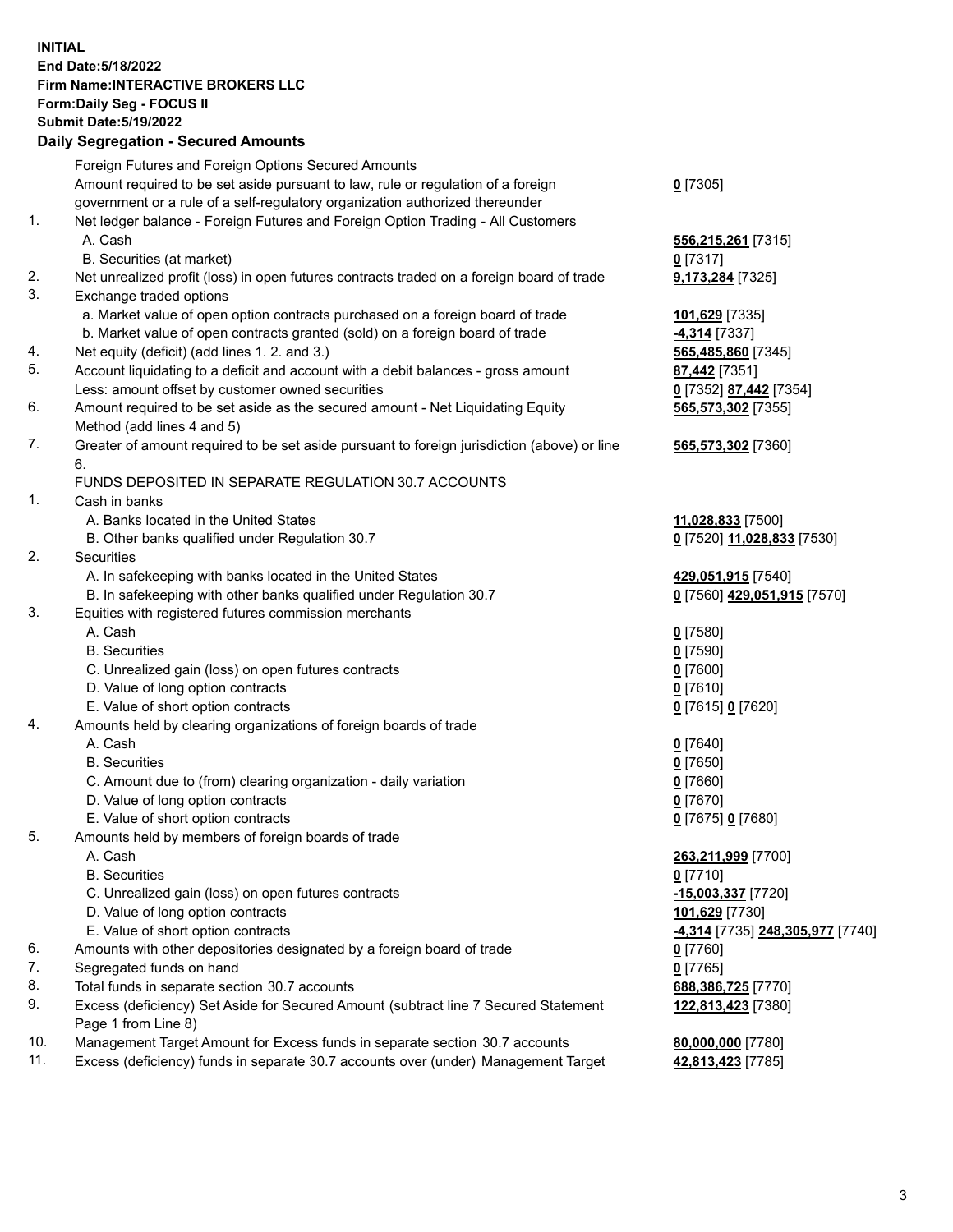**INITIAL End Date:5/18/2022 Firm Name:INTERACTIVE BROKERS LLC Form:Daily Seg - FOCUS II Submit Date:5/19/2022 Daily Segregation - Segregation Statement** SEGREGATION REQUIREMENTS(Section 4d(2) of the CEAct) 1. Net ledger balance A. Cash **8,332,905,651** [7010] B. Securities (at market) **0** [7020] 2. Net unrealized profit (loss) in open futures contracts traded on a contract market **134,668,722** [7030] 3. Exchange traded options A. Add market value of open option contracts purchased on a contract market **1,222,541,768** [7032] B. Deduct market value of open option contracts granted (sold) on a contract market **-1,061,674,618** [7033] 4. Net equity (deficit) (add lines 1, 2 and 3) **8,628,441,523** [7040] 5. Accounts liquidating to a deficit and accounts with debit balances - gross amount **1,040,550** [7045] Less: amount offset by customer securities **0** [7047] **1,040,550** [7050] 6. Amount required to be segregated (add lines 4 and 5) **8,629,482,073** [7060] FUNDS IN SEGREGATED ACCOUNTS 7. Deposited in segregated funds bank accounts A. Cash **1,091,601,764** [7070] B. Securities representing investments of customers' funds (at market) **5,417,126,150** [7080] C. Securities held for particular customers or option customers in lieu of cash (at market) **0** [7090] 8. Margins on deposit with derivatives clearing organizations of contract markets A. Cash **695,643,848** [7100] B. Securities representing investments of customers' funds (at market) **1,518,235,549** [7110] C. Securities held for particular customers or option customers in lieu of cash (at market) **0** [7120] 9. Net settlement from (to) derivatives clearing organizations of contract markets **-41,703,910** [7130] 10. Exchange traded options A. Value of open long option contracts **1,222,541,768** [7132] B. Value of open short option contracts **-1,061,674,618** [7133] 11. Net equities with other FCMs A. Net liquidating equity **0** [7140] B. Securities representing investments of customers' funds (at market) **0** [7160] C. Securities held for particular customers or option customers in lieu of cash (at market) **0** [7170] 12. Segregated funds on hand **0** [7150] 13. Total amount in segregation (add lines 7 through 12) **8,841,770,551** [7180] 14. Excess (deficiency) funds in segregation (subtract line 6 from line 13) **212,288,478** [7190] 15. Management Target Amount for Excess funds in segregation **155,000,000** [7194]

16. Excess (deficiency) funds in segregation over (under) Management Target Amount Excess

**57,288,478** [7198]